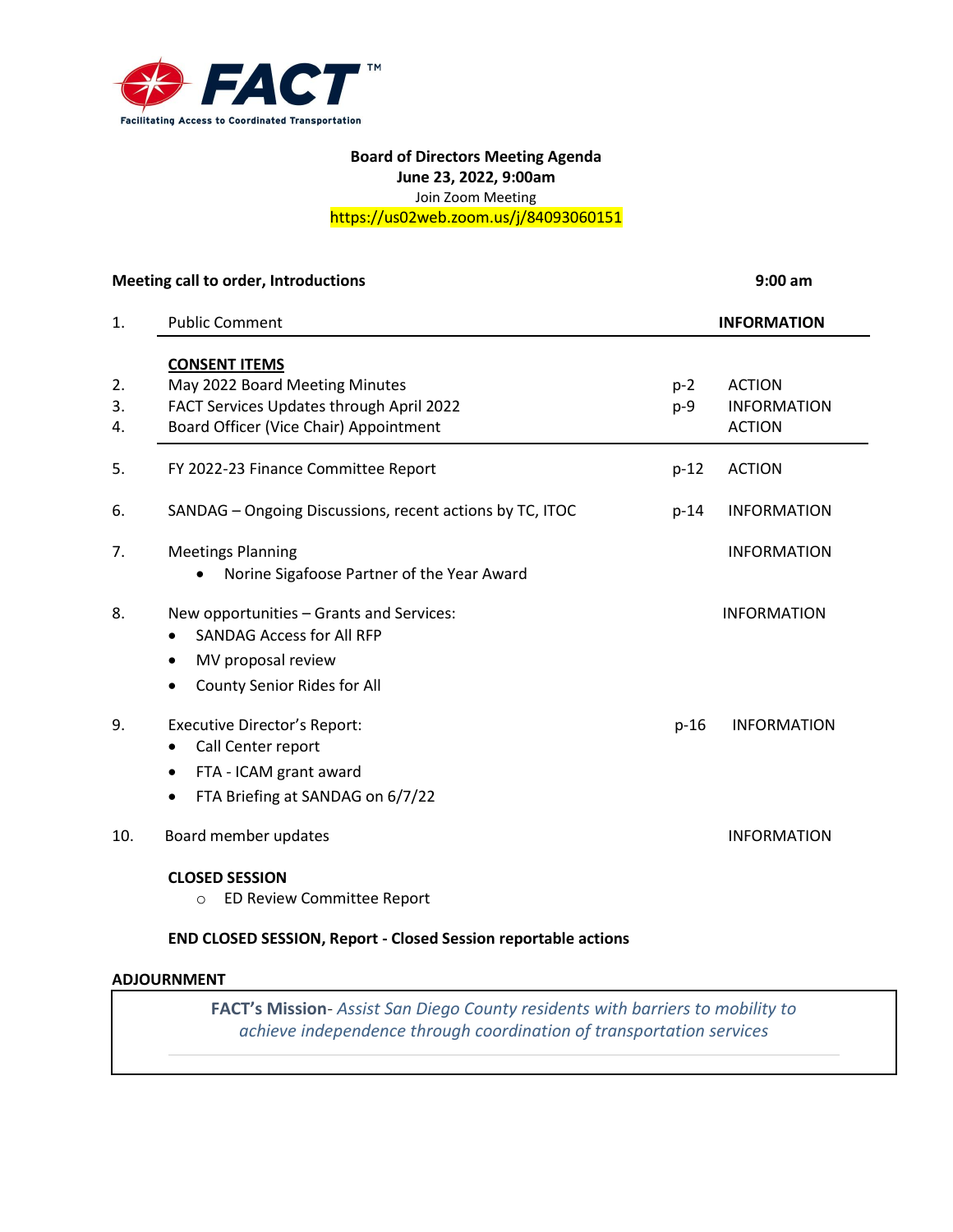# FACT Board of Directors Meeting Minutes

May 26, 2022, 9:00 AM

(Zoom Meeting)

| <b>Board Members</b>                                                                          | Hon. Phil Monroe, Hon. George Gastil, Hon. Dave Roberts, Susan Hafner, LaVonna                                                                                                                                                                                                                                                                                                                  |  |  |  |  |  |
|-----------------------------------------------------------------------------------------------|-------------------------------------------------------------------------------------------------------------------------------------------------------------------------------------------------------------------------------------------------------------------------------------------------------------------------------------------------------------------------------------------------|--|--|--|--|--|
| Attending                                                                                     | Connelly, Hon. Corinna Contreras                                                                                                                                                                                                                                                                                                                                                                |  |  |  |  |  |
| <b>Board Members</b><br>Absent                                                                | Hon. Jewel Edson, Hon. Kellie Shay Hinze, Hon. Bob Campbell                                                                                                                                                                                                                                                                                                                                     |  |  |  |  |  |
| <b>Staff Attending</b>                                                                        | Arun Prem, Meagan Schmidt, Budd Anderson, Julius Burgos, Ali Poorman, Cynthia<br>Pedersen,<br>Christian<br>Hernandez<br>Farah<br>Rizvi,<br>Jocelyn<br>Barrueta, Kim Moreno                                                                                                                                                                                                                      |  |  |  |  |  |
| Public/Guests                                                                                 | Kathleen Ferrier - Policy Director, Office of Councilmember Joe LaCava, District 1;<br>Dr. Tiffany Boyd-Hodgson; Ivan Ebba, Furaat; Firas Jasim and Zeyad Jasim, SDMED;<br>Brian Lane, SANDAG; Robert Gebo, NCTD.                                                                                                                                                                               |  |  |  |  |  |
| <b>Public Comments</b>                                                                        |                                                                                                                                                                                                                                                                                                                                                                                                 |  |  |  |  |  |
| Consent Agenda:<br>April Board<br>Meeting Minutes/<br><b>FACT Services</b><br>Updates through | Introductions were made following a moment of silence to remember victims of<br>recent national gun violence incidents. Budd Anderson announced that FACT was<br>awarded \$750,000 from CALTrans for mobility management activities in small<br>urbanized and rural areas in San Diego County.                                                                                                  |  |  |  |  |  |
| March<br>2022/Staffing<br>Update/New                                                          | Motion to approve the May Consent Items was made by Hon. Dave Roberts.<br>Susan Hafner seconded the motion. The motion passed unanimously.                                                                                                                                                                                                                                                      |  |  |  |  |  |
| <b>Board Member</b><br>Appointment                                                            | George announced the appointment of Hon. Corinna Contreras to FACT's Board of<br>Directors. He congratulated her as a new Board Member. Lavonna Connelly<br>thanked her for her interest and for joining the Board. Hon. Contreras thanked<br>everybody and said she looks forward to continuing FACT's mission.                                                                                |  |  |  |  |  |
|                                                                                               | Meagan Schmidt gave an update regarding ridership numbers increasing to almost<br>pre-Covid levels. FACT has added new vendors which has helped with capacity. The<br>RideFACT program continued to have the most ridership, followed by hospitals and<br>cities Contracted Services. The Escondido lunch program continues to add more<br>riders with a large increase from February to March. |  |  |  |  |  |
|                                                                                               | Meagan referred to Hon. Phil Monroe's request at the retreat for more information<br>regarding the special NCTD Lift riders that FACT has been assisting. Only a couple                                                                                                                                                                                                                         |  |  |  |  |  |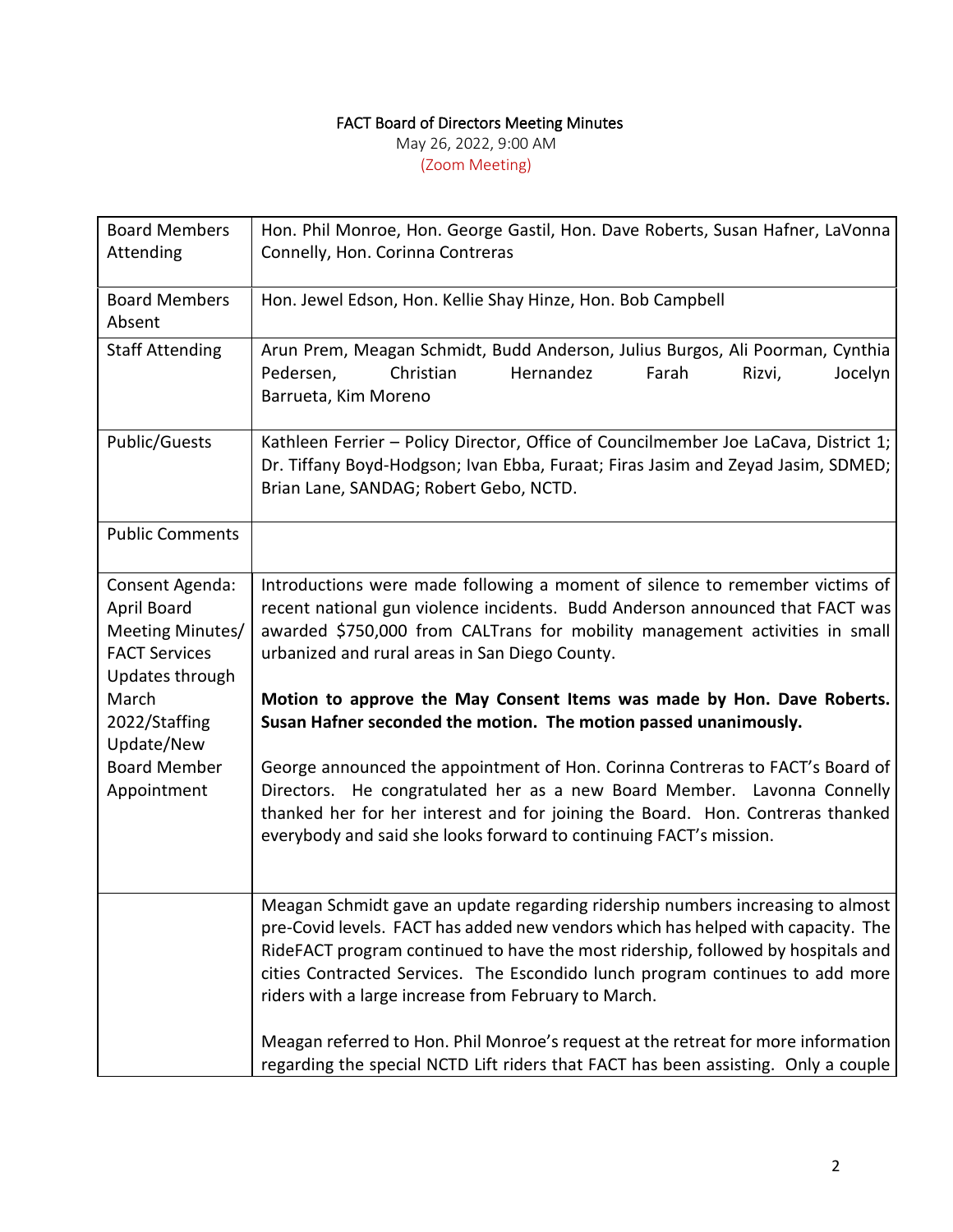of vendors are providing transportation to these riders because of their special mobility needs.

Arun said this was an example of filling the gaps. The Regional Center was unable to provide transportation to these individuals, who then turned to NCTD, this region's Accessible Services Provider, but as a public transit, does not cater to people with highly specialized needs.

Arun reported on the higher costs of providing transportation due to the Covid epidemic. The average cost per ride in May was \$34.80 which is comparatively low for a paratransit trip. In San Diego, an MTS one-way paratransit trip is nearly \$150. Pre-pandemic FACT trips averaged \$12-13; the cost has increased substantially.

Susan Hafner said FACT should fill in the gaps, but FACT needs to review its policy as far as replacing solutions because they are too expensive or too difficult from an operating authority perspective. She said it's good to have alternatives to certain situations, but the solutions can be expensive and will reduce other options for the rest of the community unless FACT can determine how best to provide services that have already been provided by other entities. Costs will rise and reduce the impact FACT has on the entire community.

Arun agreed and referred to the "maintenance of effort" requirement. The agency is supposed to maintain the effort that was demonstrated in the past without making the service another agency's responsibility. Arun said that while the agencies negotiate details, riders need continued transportation. For now, services are being provided to the individuals in question with hopes that a resolution can be found.

Susan said NCTD's responsibility in their federal requirements with the Americans with Disability Act, is to transport certain individuals who came to FACT for their rides, and that NCTD should work with FACT to resolve this issue.

Phil said the funding for some individuals for FACT rides is a tremendous amount of money for that need when the state has provided NCTD the funds for these rides. Phil said the Board did not realize the extent of the costs of some of these rides. George said that this was a topic that needed to be discussed further at the next Board meeting. Phil requested a list of riders that FACT has supported under this program, and the amount of money that's been spent for each rider since FACT started this, before the next Board meeting.

Susan said she would like to request this report designate whether the rider was a referral from the ADA service at NCTD.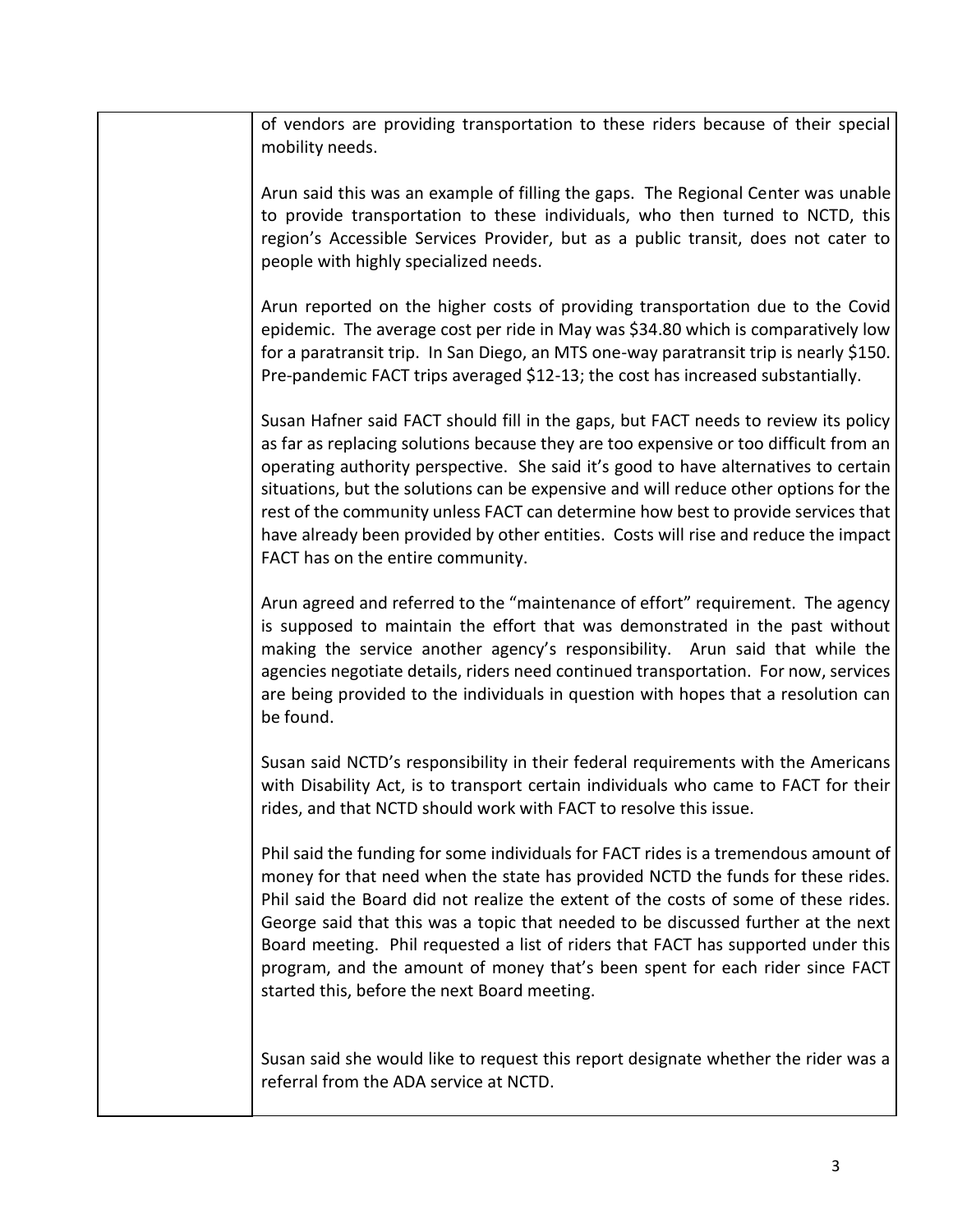| <b>Meeting Planning</b>                                                       | Arun gave an update regarding the 2022 Annual Meeting Plan. It will be held on<br>Wednesday, December 7 <sup>th</sup> , in person, at the San Diego History Center in Balboa Park<br>from 8:30am -10:45am. Hon. Raul Campillo has been confirmed as the keynote<br>speaker. Arun said he looked forward to the Board's recommendations regarding a<br>giveaway and the 2022 Norine Sigafoose Award recipient.                                                                                                                                                                                                                                                                                                                     |
|-------------------------------------------------------------------------------|-----------------------------------------------------------------------------------------------------------------------------------------------------------------------------------------------------------------------------------------------------------------------------------------------------------------------------------------------------------------------------------------------------------------------------------------------------------------------------------------------------------------------------------------------------------------------------------------------------------------------------------------------------------------------------------------------------------------------------------|
| Update on FACT<br>Owned Vehicles;<br><b>Contactless Card</b><br>Demonstration | Budd Anderson gave an update with regards to the new vehicles in the process of<br>being purchased. As of May 20, 2022 FACT owns eleven vehicles. This included two<br>accessible mini-vans, two medium buses funded through Caltran's 5310 program,<br>and seven accessible<br>mini-vans funded through SANDAG's Specialized<br>Transportation Grant Program (STGP). FACT has agreements with Renewing Life,<br>City of Oceanside, St. Paul's Senior Services, City of Vista, and North County Transit<br>District (NCTD) to share vehicles.                                                                                                                                                                                     |
|                                                                               | Vehicles are retired based on FTA's useful life standards. SANDAG has determined<br>that three vehicles have reached the end of their minimum useful life and are<br>eligible for disposition. FACT has signed the SANDAG contract amendments in April<br>to release the vehicles. FACT received the final paperwork and vehicle titles in the<br>mail from SANDAG on May 19 <sup>th</sup> . FACT staff will begin negotiations with vendors to<br>get the most benefit out of the vehicles and ensure they continue to serve the<br>public. All four Caltrans funded vehicles are retired and are no longer under<br>contract. Renewing Life, St. Paul's, and NCTD continue to operate these vehicles<br>under an MOU with FACT. |
|                                                                               | FACT was awarded \$778,910 through FTA's Bus and Bus Facilities Grant Program to<br>purchase twelve new accessible vans to replace retired vehicles. The accessible<br>vehicles are nine low floor mini-vans and two medium cutaway buses and FTA<br>funded to replace retired vehicles and expand FACT's vehicle fleet. The grant<br>requires the recipient to purchase the vehicles and then request reimbursement.<br>Financing was not an option; FACT staff is working on a short term loan to fund the<br>vehicle purchase. Once the loan is secured, an accurate timeline on when the<br>vehicles will be delivered and when they will be available for lease will be<br>announced.                                        |
|                                                                               | FACT hosted a Vehicle and Insurance Workshop on March 8, 2022, to discuss the<br>details of FACT's vehicles and vehicle sharing program in addition to insurance issues<br>such as cost and policy constraints that prevent vehicle sharing among agencies.<br>FACT will issue a Request for Proposal (RFP) to operate the new vehicles and<br>schedule a follow-up workshop once a clear timeline is established.                                                                                                                                                                                                                                                                                                                |
|                                                                               | Phil asked how vehicles can continue to be used by agencies if they are considered<br>retired. Arun said they are retired based on FTA's useful life standards, but are still<br>in good enough condition to be utilized in service.                                                                                                                                                                                                                                                                                                                                                                                                                                                                                              |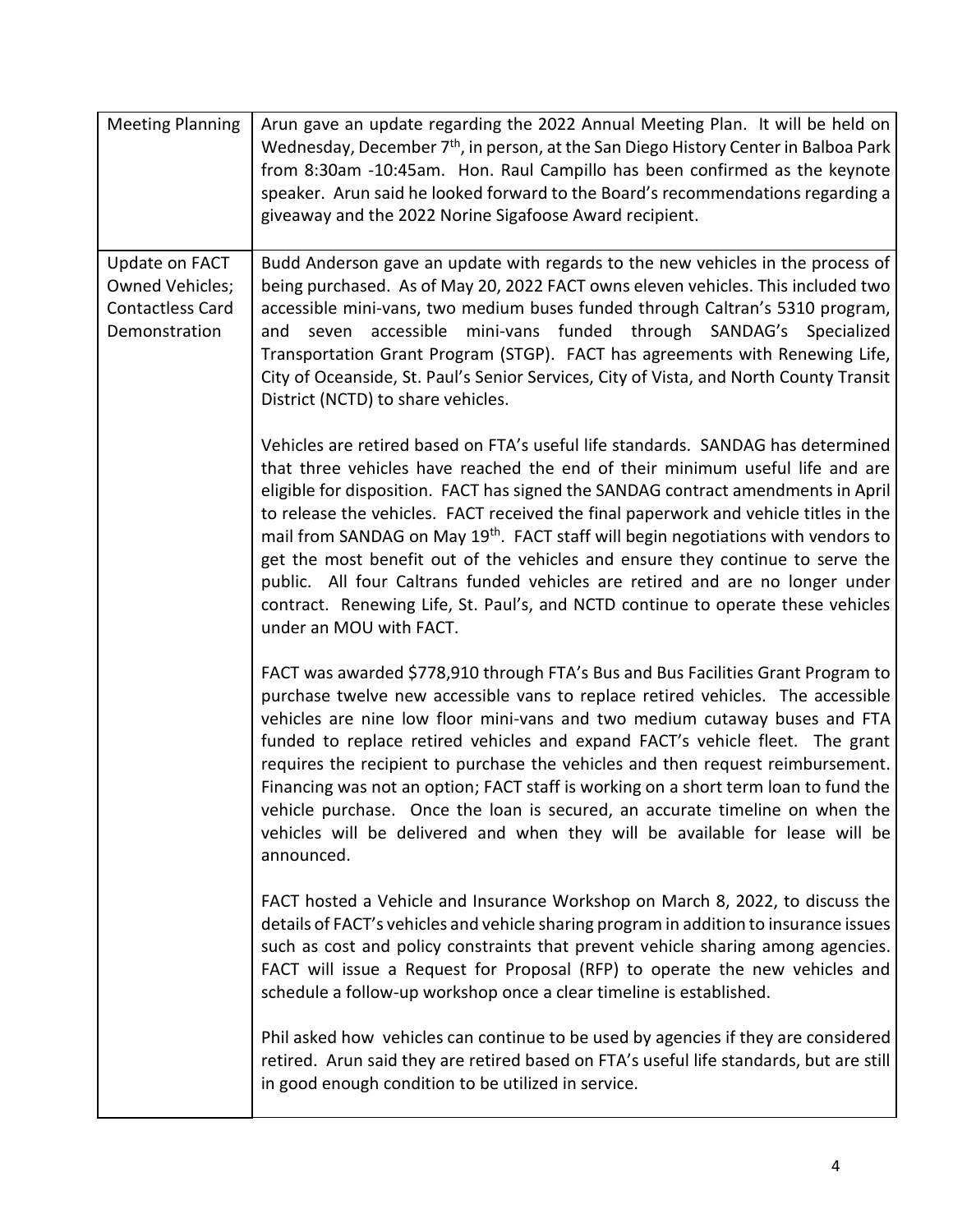| Arun said that FACT is waiting for SANDAG's proposed Draft for Cycle 12 Funding<br>Ongoing<br>Discussions with<br>Plan to go before the Transportation Committee for approval.                                                                                                                                                                                                                                                                                                                                                                                                                                                                                                                                                                                                                                                                                                                                                                                                                                                                                                                                                                                                                                                                                                                                                                                                                                                                                                                                                                                                                                                                                                                                      |  |
|---------------------------------------------------------------------------------------------------------------------------------------------------------------------------------------------------------------------------------------------------------------------------------------------------------------------------------------------------------------------------------------------------------------------------------------------------------------------------------------------------------------------------------------------------------------------------------------------------------------------------------------------------------------------------------------------------------------------------------------------------------------------------------------------------------------------------------------------------------------------------------------------------------------------------------------------------------------------------------------------------------------------------------------------------------------------------------------------------------------------------------------------------------------------------------------------------------------------------------------------------------------------------------------------------------------------------------------------------------------------------------------------------------------------------------------------------------------------------------------------------------------------------------------------------------------------------------------------------------------------------------------------------------------------------------------------------------------------|--|
| SANDAG re:<br>RideFACT<br>Brian Lane said the Draft is still being worked on.<br>Ridership Trend,<br>Demand                                                                                                                                                                                                                                                                                                                                                                                                                                                                                                                                                                                                                                                                                                                                                                                                                                                                                                                                                                                                                                                                                                                                                                                                                                                                                                                                                                                                                                                                                                                                                                                                         |  |
| Budd gave an update regarding the proposed Business Plan updates. FACT's CTSA<br><b>Business Plan</b><br>contract with SANDAG requires an annual update of the Business Plan. The current<br>Update<br>Business Plan update (2022-2027) was approved in June 2021. Staff plans to send<br>the Draft Plan to the Board in early June for review and feedback. Staff will seek<br>Board approval at the June Board of Directors meeting to have the final plan in place<br>by July 1, 2022, the start of FACT's fiscal year.<br>Budd highlighted some of the changes to this year's Business Plan:<br>An updated Executive Summary<br>Social Equity<br>$\bullet$<br>Cycle 11 STGP - Any new Activities and Projects<br>Update on the new vehicles<br>$\bullet$<br>Electric and Alternative Fuel Vehicles - Reducing emissions, low or no<br>٠<br>emissions for future grant applications<br>SANDAG 5 Big Moves and FACT's involvement with Flexible Fleets<br>$\bullet$<br>Transportation Network Company (TNC) and Access for All (AFA)<br>FACT's involvement in providing accessible transportation in San Diego<br>County through this funding source<br>Integrated and Shared Technology - Contactless Payment Pilot Program<br>and FACT's involvement in the Community Information Exchange with 2-1-1<br>and help SANDAG with outreach coordination in shared technology<br>Annual work plan submitted to SANDAG, where funds will be spent<br>٠<br>Budd requested input from the Board regarding the Business Plan updates.<br>LaVonna thanked Budd and anyone else involved with putting together the plan and<br>all of the updates. She said she appreciates all of the work to integrate the new<br>items. |  |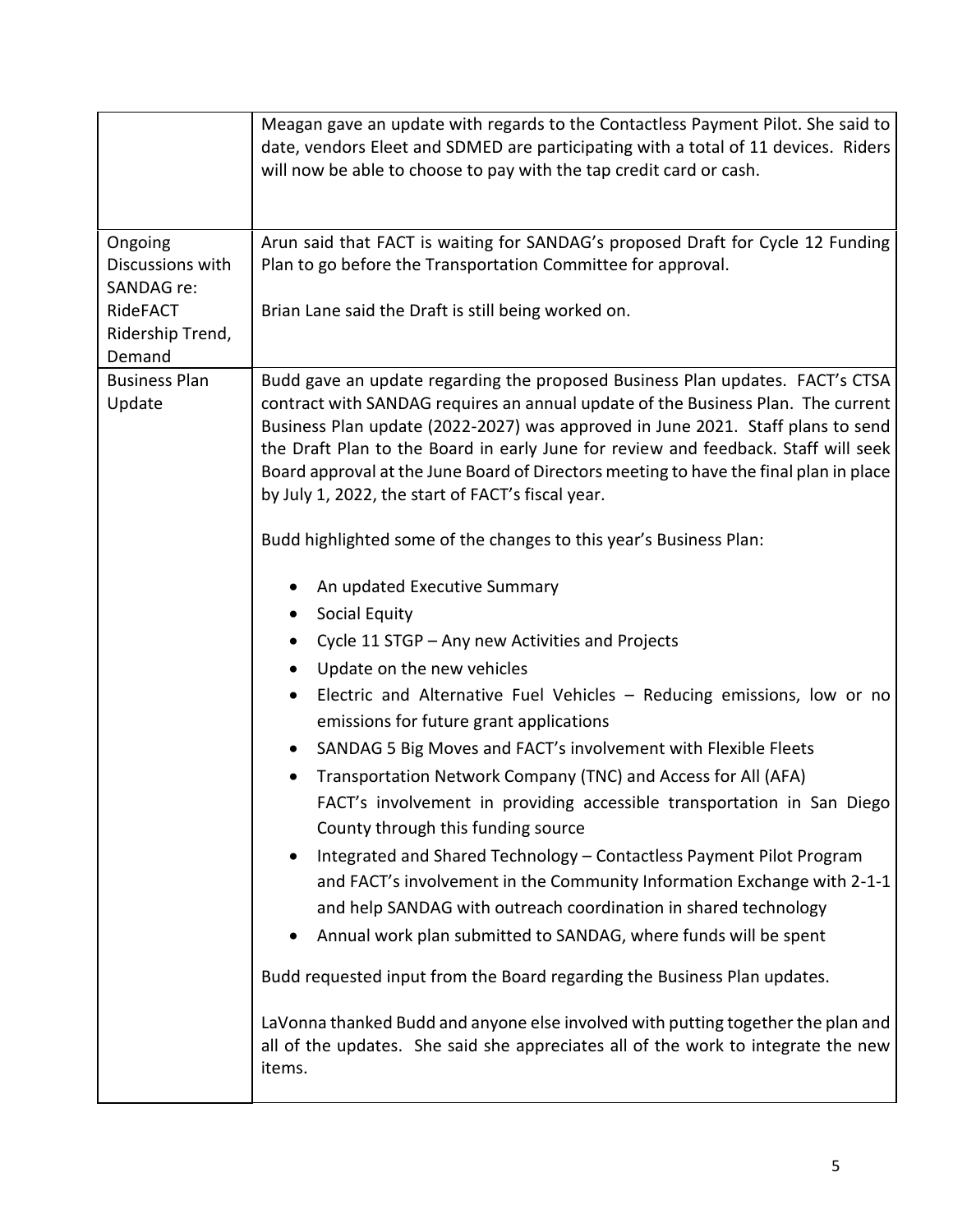| <b>New</b><br>Opportunities-<br>Grants and<br><b>Services</b>                                                                                   | Arun said SANDAG recently announced an RFP for the Access for All Grant. Phil and<br>Susan volunteered to help with this proposal. Arun said that by the end of July a<br>proposal should be ready for the Board's authorization to submit to SANDAG.<br>Arun said that with regards to Cycle 12 funding, verbal commitments have been<br>made to FACT designating transportation funds, but any final decisions are still<br>ongoing.<br>Arun and Meagan met with Robert Gebo and other NCTD staff to review the<br>proposed MV contract.<br>FACT recently submitted a proposal for the "No Cost Transportation for Older<br>Adults," a new program through HSSA; still awaiting final word on that decision.                                                                                                                                       |
|-------------------------------------------------------------------------------------------------------------------------------------------------|------------------------------------------------------------------------------------------------------------------------------------------------------------------------------------------------------------------------------------------------------------------------------------------------------------------------------------------------------------------------------------------------------------------------------------------------------------------------------------------------------------------------------------------------------------------------------------------------------------------------------------------------------------------------------------------------------------------------------------------------------------------------------------------------------------------------------------------------------|
| Conversation with<br>Kathleen Ferrier,<br><b>Policy Director</b><br>from Office of<br>Hon. LaCava<br>Councilmember,<br>District 1, San<br>Diego | George introduced Kathleen Ferrier to everyone. She was familiar with FACT<br>through her work at Circulate San Diego for many years.<br>Kathleen said<br>Councilmember LaCava is currently Chair of the Environment Committee; he serves<br>on the city's Land Use and Housing Committee, and on the Active Transportation<br>and Infrastructure Committee. One of his top priorities is implementing the City's<br>Climate Plan.<br>Kathleen said District 1 has a strong employment base with very high trolley use.<br>San Diego is an age friendly community and transportation is one aspect of fulfilling<br>that need. Arun thanked Kathleen for her attendance at the meeting and for<br>Councilmember LaCava's interest and awareness of the issues FACT is addressing all<br>over the County.                                             |
|                                                                                                                                                 | Arun said that 12,000 to 14,000 of the 40,000 rides FACT provides are in the City of<br>San Diego. He said that despite MTS Access and other services, there is still unmet<br>need in the City of San Diego. FACT would like to work with the City to focus on the<br>lack of accessible vehicles in the taxi-cab community, and change the status quo by<br>acquiring accessible vehicles to share with taxi-cab vendors.<br>Arun said he hopes Kathleen will stay in touch with FACT and he welcomed Hon. Joe<br>LaCava whenever he would like to attend a Board meeting. George thanked<br>Kathleen for attending and said she and the Councilmember are both welcome to<br>attend the Annual Meeting in December. Kathleen said she would like to follow up<br>with more conversations regarding improvement of the taxi industry in San Diego. |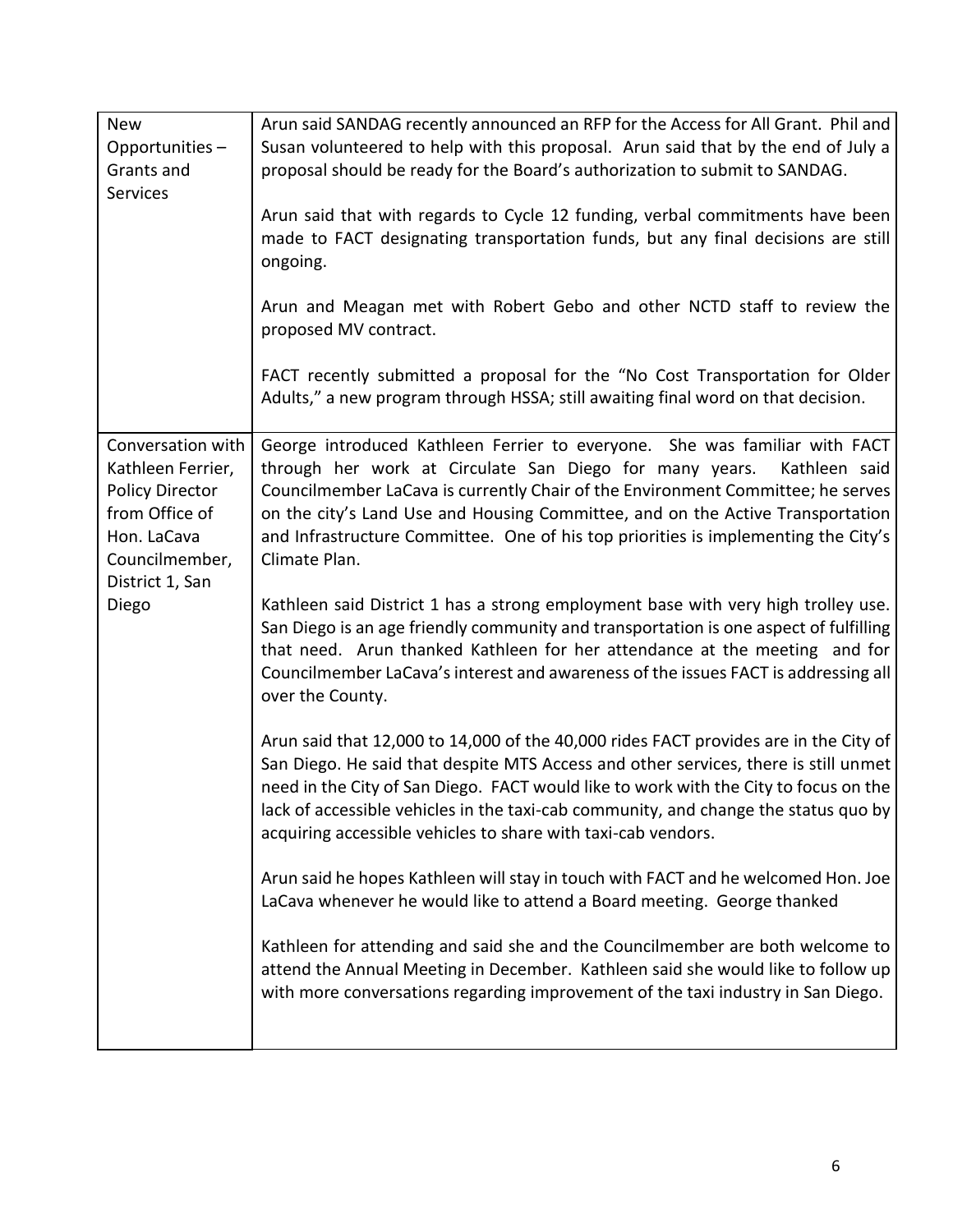| Supervisor, District 5 in November 2022. She is a neuroscientist and small business<br>Dr. Tiffany Boyd-<br>Hodgson<br>owner, running for a district that is 94 per cent unincorporated, stretching from<br>Oceanside, Borrego Springs and Ocotillo Wells to the county line. She said<br>transportation is lacking in many parts of the unincorporated areas and she is<br>interested in finding transportation solutions for people in those communities. As<br>many seniors move to North County, these folks are less mobile, on fixed incomes,<br>and wanting to stay in their homes and communities. She would like to learn more<br>about FACT's concerns with those issues to better understand and find solutions.<br>George said FACT was originally founded by North County Transit District 16 years<br>ago. Arun thanked Dr. Boyd-Hodgson for her interest and offer to assist in<br>accomplishing FACT's mission. He said FACT's mission is to fill gaps in transportation<br>services as the Consolidated Transportation Services Agency appointed by SANDAG<br>in 2006. With the increase and spread in population, gaps in services provided have<br>grown while the available resources in San Diego for seniors and people with<br>disabilities have not kept pace. Arun said FACT appreciates anything she can do to<br>help.<br>LaVonna Connelly said she is glad Dr. Boyd-Hodgson is concerned with rural area<br>needs in San Diego County. LaVonna said there is the belief among some that<br>people who choose to live in these areas pay less taxes and therefore deserve less<br>services. Less attention is paid to rural areas due to lack of mayors and city councils<br>to represent citizens in the less populated areas. LaVonna thanked Dr. Boyd-<br>Hodgson for her attendance at the meeting and offered so share her knowledge of<br>working in rural areas.<br>Dr. Boyd-Hodgson thanked LaVonna for her comments and said that people move<br>to more affordable areas, sometimes without a clear understanding of the services<br>such places offer. She said she would like to see a plan that would offer better |
|------------------------------------------------------------------------------------------------------------------------------------------------------------------------------------------------------------------------------------------------------------------------------------------------------------------------------------------------------------------------------------------------------------------------------------------------------------------------------------------------------------------------------------------------------------------------------------------------------------------------------------------------------------------------------------------------------------------------------------------------------------------------------------------------------------------------------------------------------------------------------------------------------------------------------------------------------------------------------------------------------------------------------------------------------------------------------------------------------------------------------------------------------------------------------------------------------------------------------------------------------------------------------------------------------------------------------------------------------------------------------------------------------------------------------------------------------------------------------------------------------------------------------------------------------------------------------------------------------------------------------------------------------------------------------------------------------------------------------------------------------------------------------------------------------------------------------------------------------------------------------------------------------------------------------------------------------------------------------------------------------------------------------------------------------------------------------------------------------------------------------------------------------------|
|                                                                                                                                                                                                                                                                                                                                                                                                                                                                                                                                                                                                                                                                                                                                                                                                                                                                                                                                                                                                                                                                                                                                                                                                                                                                                                                                                                                                                                                                                                                                                                                                                                                                                                                                                                                                                                                                                                                                                                                                                                                                                                                                                            |
|                                                                                                                                                                                                                                                                                                                                                                                                                                                                                                                                                                                                                                                                                                                                                                                                                                                                                                                                                                                                                                                                                                                                                                                                                                                                                                                                                                                                                                                                                                                                                                                                                                                                                                                                                                                                                                                                                                                                                                                                                                                                                                                                                            |
|                                                                                                                                                                                                                                                                                                                                                                                                                                                                                                                                                                                                                                                                                                                                                                                                                                                                                                                                                                                                                                                                                                                                                                                                                                                                                                                                                                                                                                                                                                                                                                                                                                                                                                                                                                                                                                                                                                                                                                                                                                                                                                                                                            |
|                                                                                                                                                                                                                                                                                                                                                                                                                                                                                                                                                                                                                                                                                                                                                                                                                                                                                                                                                                                                                                                                                                                                                                                                                                                                                                                                                                                                                                                                                                                                                                                                                                                                                                                                                                                                                                                                                                                                                                                                                                                                                                                                                            |
|                                                                                                                                                                                                                                                                                                                                                                                                                                                                                                                                                                                                                                                                                                                                                                                                                                                                                                                                                                                                                                                                                                                                                                                                                                                                                                                                                                                                                                                                                                                                                                                                                                                                                                                                                                                                                                                                                                                                                                                                                                                                                                                                                            |
|                                                                                                                                                                                                                                                                                                                                                                                                                                                                                                                                                                                                                                                                                                                                                                                                                                                                                                                                                                                                                                                                                                                                                                                                                                                                                                                                                                                                                                                                                                                                                                                                                                                                                                                                                                                                                                                                                                                                                                                                                                                                                                                                                            |
|                                                                                                                                                                                                                                                                                                                                                                                                                                                                                                                                                                                                                                                                                                                                                                                                                                                                                                                                                                                                                                                                                                                                                                                                                                                                                                                                                                                                                                                                                                                                                                                                                                                                                                                                                                                                                                                                                                                                                                                                                                                                                                                                                            |
|                                                                                                                                                                                                                                                                                                                                                                                                                                                                                                                                                                                                                                                                                                                                                                                                                                                                                                                                                                                                                                                                                                                                                                                                                                                                                                                                                                                                                                                                                                                                                                                                                                                                                                                                                                                                                                                                                                                                                                                                                                                                                                                                                            |
|                                                                                                                                                                                                                                                                                                                                                                                                                                                                                                                                                                                                                                                                                                                                                                                                                                                                                                                                                                                                                                                                                                                                                                                                                                                                                                                                                                                                                                                                                                                                                                                                                                                                                                                                                                                                                                                                                                                                                                                                                                                                                                                                                            |
| transportation solutions in unincorporated areas.<br>George thanked Dr. Boyd-Hodgson for her attendance at the meeting.                                                                                                                                                                                                                                                                                                                                                                                                                                                                                                                                                                                                                                                                                                                                                                                                                                                                                                                                                                                                                                                                                                                                                                                                                                                                                                                                                                                                                                                                                                                                                                                                                                                                                                                                                                                                                                                                                                                                                                                                                                    |
|                                                                                                                                                                                                                                                                                                                                                                                                                                                                                                                                                                                                                                                                                                                                                                                                                                                                                                                                                                                                                                                                                                                                                                                                                                                                                                                                                                                                                                                                                                                                                                                                                                                                                                                                                                                                                                                                                                                                                                                                                                                                                                                                                            |
| Executive<br>Arun said SANDAG was hosting its Retreat in Balboa Park with an Agenda primarily                                                                                                                                                                                                                                                                                                                                                                                                                                                                                                                                                                                                                                                                                                                                                                                                                                                                                                                                                                                                                                                                                                                                                                                                                                                                                                                                                                                                                                                                                                                                                                                                                                                                                                                                                                                                                                                                                                                                                                                                                                                              |
| Director's Report:<br>focused on Team Building.                                                                                                                                                                                                                                                                                                                                                                                                                                                                                                                                                                                                                                                                                                                                                                                                                                                                                                                                                                                                                                                                                                                                                                                                                                                                                                                                                                                                                                                                                                                                                                                                                                                                                                                                                                                                                                                                                                                                                                                                                                                                                                            |
| SANDAG Retreat,                                                                                                                                                                                                                                                                                                                                                                                                                                                                                                                                                                                                                                                                                                                                                                                                                                                                                                                                                                                                                                                                                                                                                                                                                                                                                                                                                                                                                                                                                                                                                                                                                                                                                                                                                                                                                                                                                                                                                                                                                                                                                                                                            |
| <b>TDA Triennial</b><br>He said FACT received its TDA Triennial Audit Report commissioned by SANDAG. It<br><b>Audit DRAFT</b>                                                                                                                                                                                                                                                                                                                                                                                                                                                                                                                                                                                                                                                                                                                                                                                                                                                                                                                                                                                                                                                                                                                                                                                                                                                                                                                                                                                                                                                                                                                                                                                                                                                                                                                                                                                                                                                                                                                                                                                                                              |
| appears to be a clean audit. TDA auditors recommend FACT continue creating<br>$(2019 - 2021)$<br>awareness for the need for funding at the SSTAC, a subcommittee of the                                                                                                                                                                                                                                                                                                                                                                                                                                                                                                                                                                                                                                                                                                                                                                                                                                                                                                                                                                                                                                                                                                                                                                                                                                                                                                                                                                                                                                                                                                                                                                                                                                                                                                                                                                                                                                                                                                                                                                                    |
| Report/School<br>Transportation Committee of SANDAG.                                                                                                                                                                                                                                                                                                                                                                                                                                                                                                                                                                                                                                                                                                                                                                                                                                                                                                                                                                                                                                                                                                                                                                                                                                                                                                                                                                                                                                                                                                                                                                                                                                                                                                                                                                                                                                                                                                                                                                                                                                                                                                       |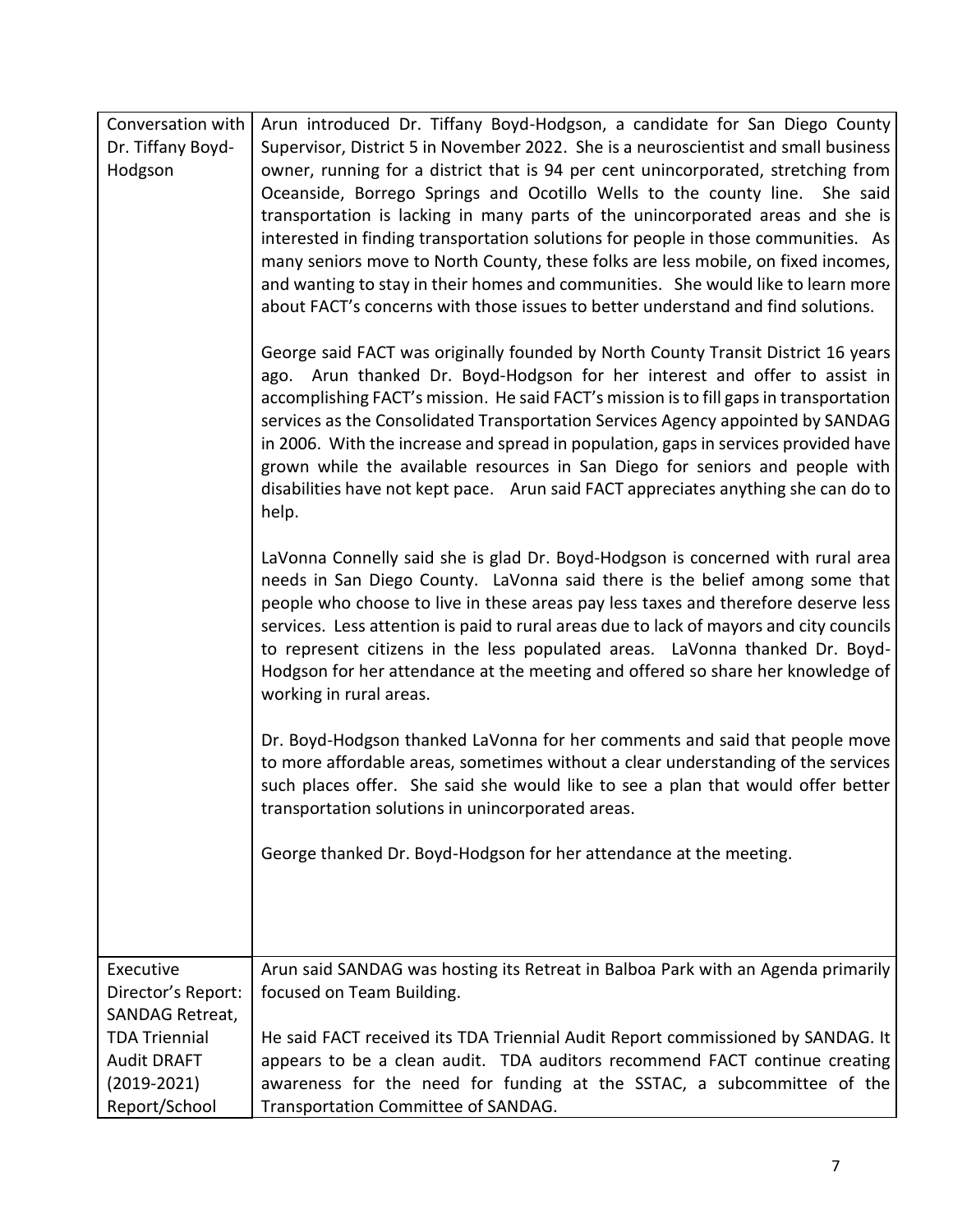| Transportation      |                                                                                                                                                                                                                                                                                                                                                                                                                                                                                                                                                                                                                                                                                                                                                                                                                                                                                         |
|---------------------|-----------------------------------------------------------------------------------------------------------------------------------------------------------------------------------------------------------------------------------------------------------------------------------------------------------------------------------------------------------------------------------------------------------------------------------------------------------------------------------------------------------------------------------------------------------------------------------------------------------------------------------------------------------------------------------------------------------------------------------------------------------------------------------------------------------------------------------------------------------------------------------------|
| Follow-up           | Arun gave an update regarding the school transportation discussion regarding lack<br>of transit for school aged students, a topic initiated by Mayor Blakespear. The<br>request was made to FACT to find vendors who could fill a specific need in the<br>Oceanside Unified School District to transport young children to school. At the May<br>Retreat, FACT Board members requested a letter from SANDAG confirming this<br>request from SANDAG to FACT. SANDAG's response is after consideration of options<br>to this proposal, FTA funding could have compliance issues. Therefore, SANDAG<br>will not be moving forward on this proposal.<br>LaVonna asked if FACT might invite the school district transportation providers to<br>CAM meetings to address their options and build their case. Arun said it sounded<br>like a good idea for the school district to speak to CAM. |
| <b>Board Member</b> | Arun said Hon. John Aguilera would like to come back to a future meeting to say                                                                                                                                                                                                                                                                                                                                                                                                                                                                                                                                                                                                                                                                                                                                                                                                         |
| Updates             | goodbye to the Board. John left the Board in May due to growing work<br>commitments. Arun said he wanted to recognize John's nearly a decade of service<br>on the FACT Board, and appreciated his knowledge and financial expertise in FACT's<br>financial reviews and budget planning.                                                                                                                                                                                                                                                                                                                                                                                                                                                                                                                                                                                                 |
|                     | Arun thanked Dave, Susan and LaVonna for their time as a committee, in reviewing<br>the by-laws for Board compensation. The committee members have agreed to<br>perform the upcoming Executive Director's Review.                                                                                                                                                                                                                                                                                                                                                                                                                                                                                                                                                                                                                                                                       |
|                     | Arun said that currently FACT has no Board Vice-Chair. George said this should be<br>on next month's agenda.                                                                                                                                                                                                                                                                                                                                                                                                                                                                                                                                                                                                                                                                                                                                                                            |
|                     | Hon. Corinna Contreras said she is very excited for the opportunity to bridge the<br>gaps and happy FACT is having conversations with North County Transit District. She<br>said working together is how we serve our community. She thanked FACT for<br>bringing her on to the Board and said there is a lot of work to do.                                                                                                                                                                                                                                                                                                                                                                                                                                                                                                                                                            |
| <b>ADJOURNMENT</b>  | George thanked everyone for attending. The meeting was adjourned at<br>approximately 10:40am.                                                                                                                                                                                                                                                                                                                                                                                                                                                                                                                                                                                                                                                                                                                                                                                           |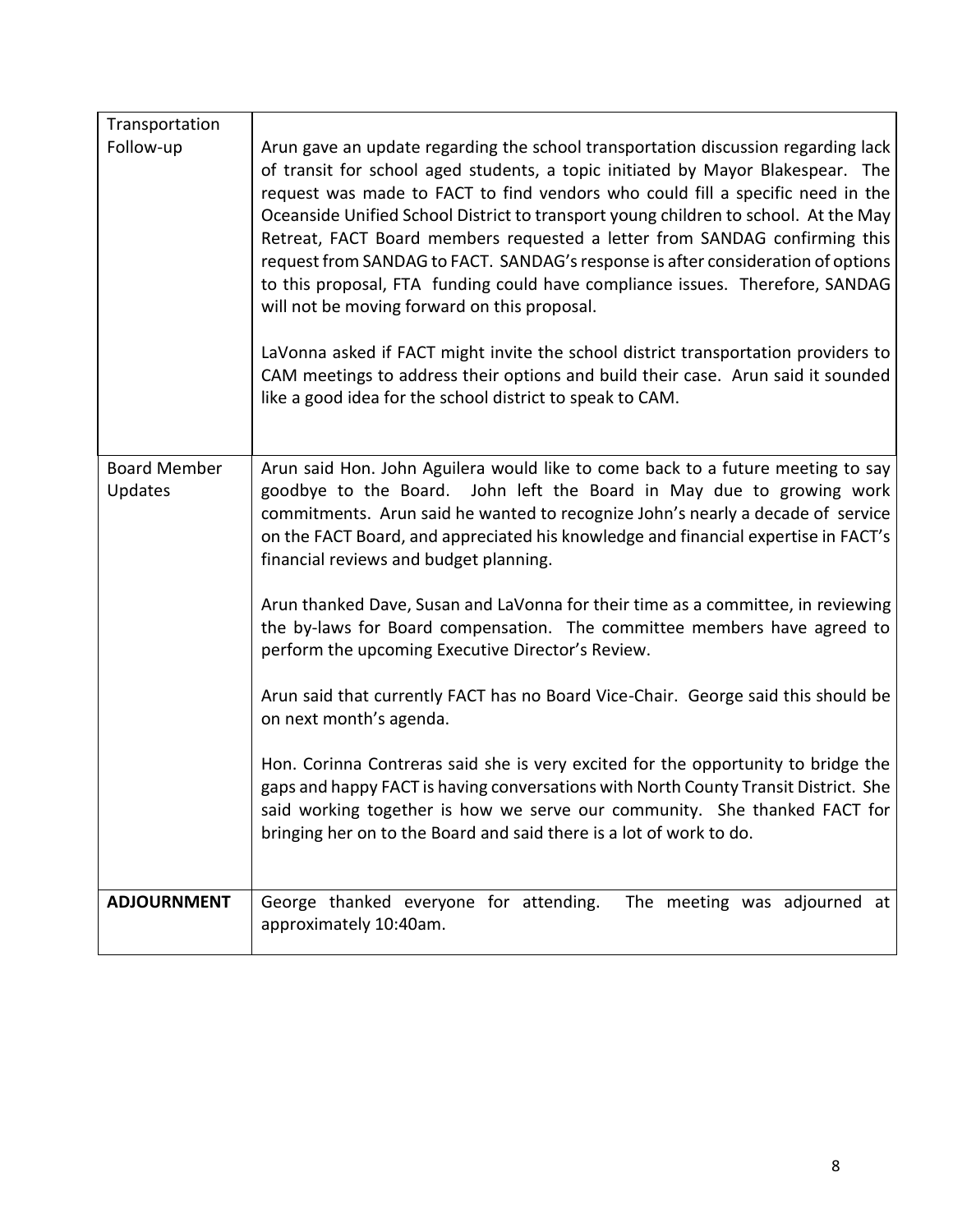#### **ITEM #3**

**TO: BOARD OF DIRECTORS**

**FROM: Meagan Schmidt, Director of Operations**

**RE: FACT Services updates** 

#### **ISSUE:**

This item presents a monthly RideFACT and agency services update.

#### **BACKGROUND:**

|                          | <b>April</b>   |
|--------------------------|----------------|
| <b>SERVICE</b>           | <b>ONE-WAY</b> |
|                          | <b>TRIPS</b>   |
| <b>PACE</b>              | 44             |
| County                   | 0              |
| COVID-19                 |                |
| <b>Scripps</b>           | 124            |
| <b>Escondido</b>         | 754            |
| <b>County HHSA</b><br>TB | 30             |
| <b>San Marcos</b>        | 94             |
| Oceanside                | 0              |
| Parkinson's              | 4              |
| Assoc.                   |                |
| <b>Tri-City</b>          | 72             |
| <b>MV</b>                | በ              |
| <b>Other</b>             | 0              |
| <b>RideFACT</b>          | 2,848          |
| <b>TOTAL</b>             | 3,970          |
|                          |                |

#### **Gary Mary WestPACE**

Programs of All-Inclusive Care for the Elderly (PACE) - These trips are to medical destinations throughout North County as well as a few destinations further south. Trips began in late May 2021 and 1,603 were provided through April 2022.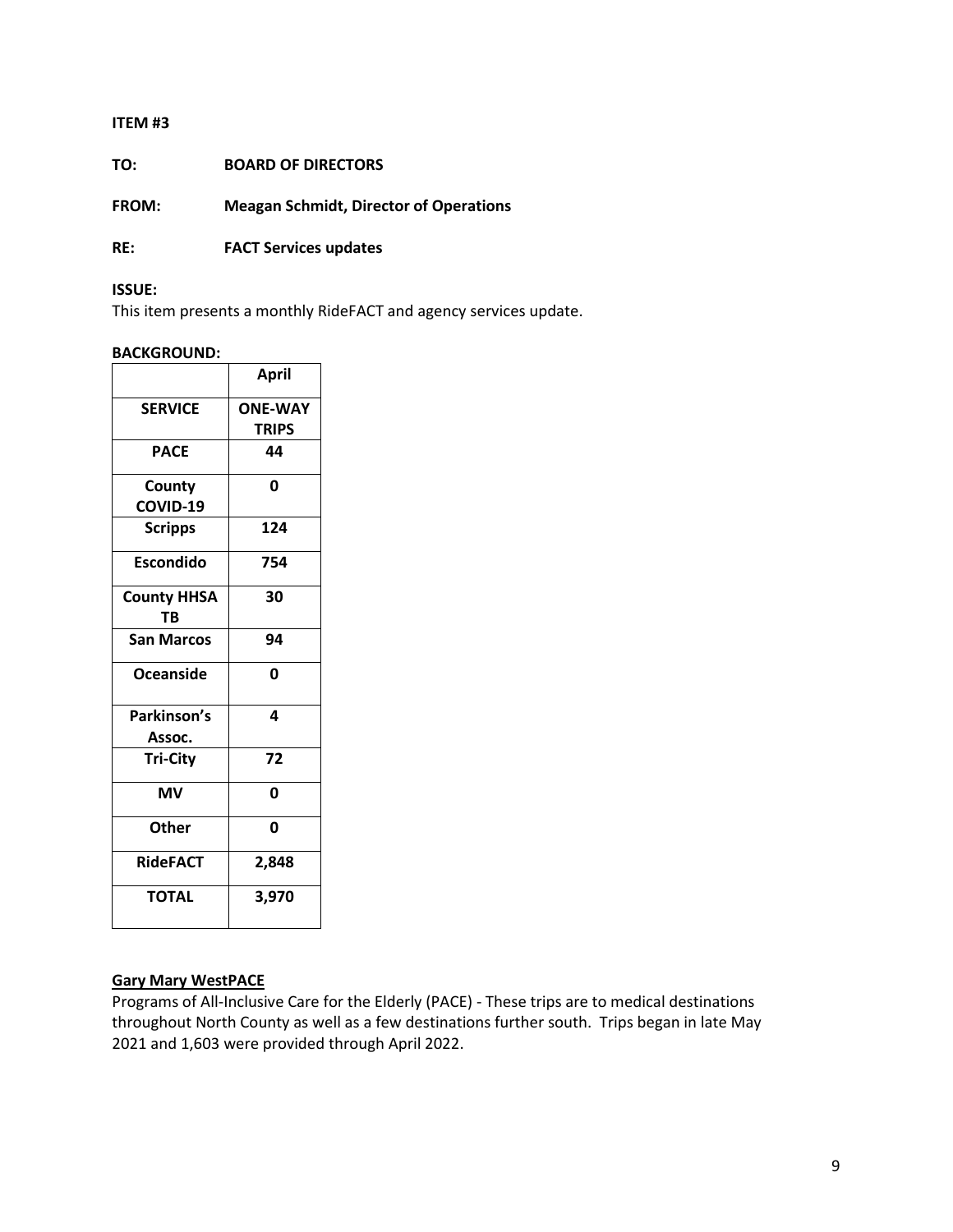#### **Scripps Health**

FACT's service agreement with Scripps Health began January 15, 2020; 1,670 trips were provided through the end of April 2022. FACT brokerage vendors are transporting discharged patients to pharmacies, their residences and/or to hospitals outside of San Diego County. FACT currently provides trips for 4 locations, Scripps Mercy Hospital Hillcrest and Chula Vista, Scripps La Jolla and Scripps Vista Clinic. FACT signed an Evergreen contract amendment expanding to all of these locations in August 2021.

#### **City of Escondido**

FACT provides transportation to/from the City of Escondido's senior lunch nutrition program Monday-Friday. Service began November 1, 2019. Trips were paused in mid-March 2020- May 2021 due to COVID-19. Service resumed on June  $15<sup>th</sup>$ . FACT provided 12,323 trips between November 2019 and April 2022. This contract term was renewed through June 2023 with up to 3 renewal periods.

#### **County HHSA**

This service provides trips for the County to non-contagious Tuberculosis patients from their residences to clinics for treatment. 736 trips have been performed under this contract between late November 2018 through April 2022. This contract term is through June 30, 2023.

#### **The Parkinson's Association of San Diego**

The Parkinson's Association of San Diego (PASD) contracts with FACT to provide transportation for neurological medical appointments, support groups and Parkinson's Association related events for their clients. Between June 2018 – April 2022, 194 trips have been provided.

#### **City of San Marcos**

*Catch a Ride!* provides transportation for eligible seniors 60+ within San Marcos city limits as well as for medical purposes outside of the city within a 20 mile radius. FACT has provided 4,661 trips between February 2018 – April 2022. FACT and the City signed Amendment 5 to extend the contract through June 2023.

#### **MV NCTD LIFT Service**

Inactive. Currently in meetings regarding FACT resuming LIFT service.

#### **Tri-City Contracts – Emergency Room & Outpatient Behavioral Health**

FACT began transportation services for Tri-City Medical Center in December 2016. FACT has provided6,451 trips for Tri-City patients between December 2016 – April 2022.

## **City of Oceanside Senior Van Service**

Contracted service for Oceanside began in September 2013. FACT has invoiced City of Oceanside for 34,322 trips from September 2013 – April 2021. As of May 1, 2021 this service was stopped due to lack of funds.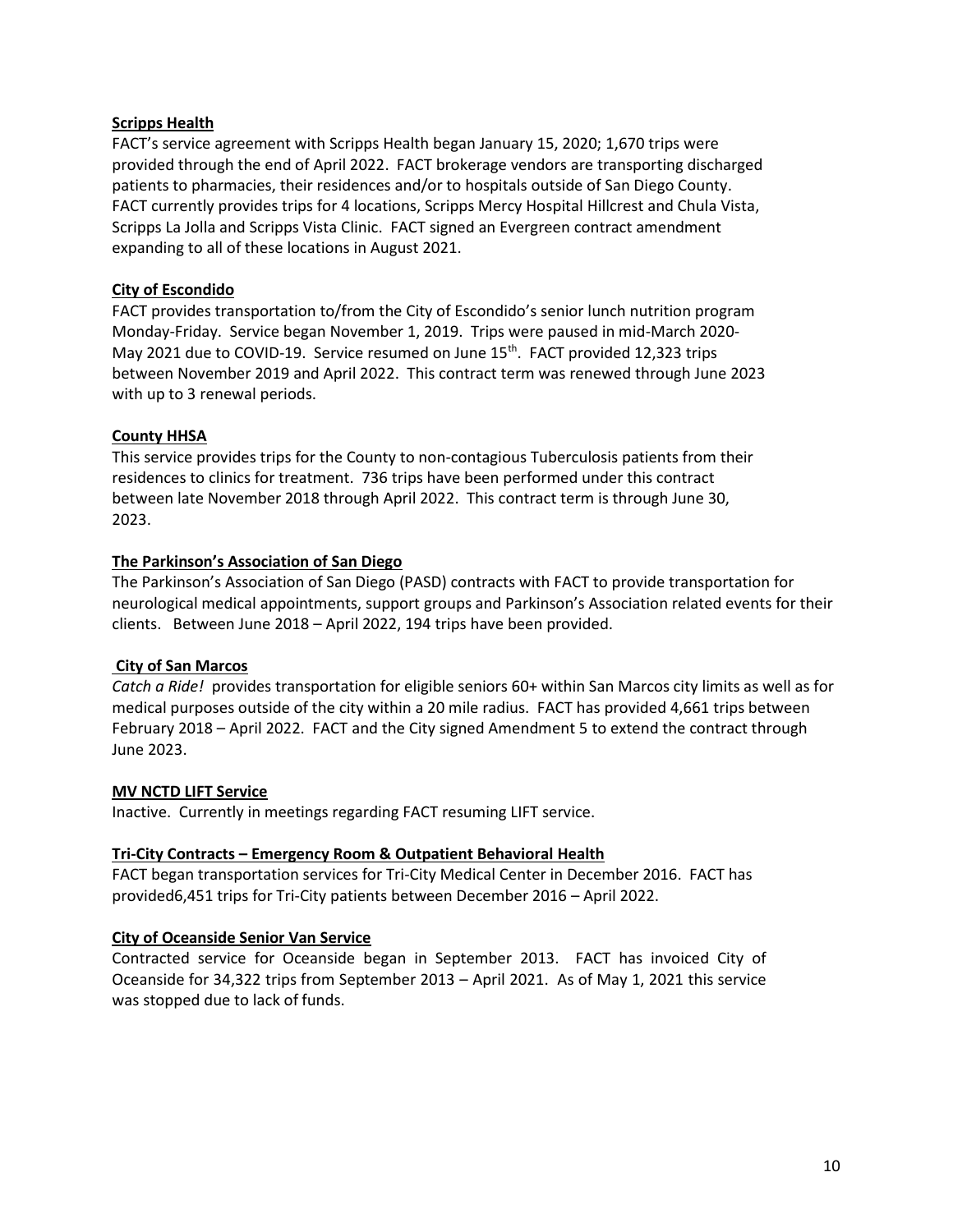|                       |          |                  |                 | <b>New</b>              | <b>Total</b>             |                 |                 |              |                    |                 |                 |
|-----------------------|----------|------------------|-----------------|-------------------------|--------------------------|-----------------|-----------------|--------------|--------------------|-----------------|-----------------|
| CTSA,                 |          |                  |                 |                         | <b>Agencies Requests</b> |                 | <b>RideFACT</b> |              |                    |                 |                 |
| <b>RideFACT &amp;</b> |          |                  | Programs        | in                      | for                      | <b>RideFACT</b> | <b>Trips</b>    | Contracted   |                    | <b>RideFACT</b> | <b>RideFACT</b> |
| Contracted            |          |                  | in              | <b>Databas</b>          | <b>RideFACT</b>          | <b>Trips</b>    | Unable to       | <b>Trips</b> |                    | Avg             | <b>Avg Trip</b> |
| <b>Service Data</b>   | Web hits | <b>Referrals</b> | <b>Database</b> | e                       | <b>Trips</b>             | Provided        | Provide         | Provided     | <b>Total Trips</b> | <b>Mileage</b>  | Cost            |
| July                  | 823      | 108              | 176             | $\mathbf{2}$            | 2,515                    | 2,455           | 60              | 771          | 3,226              | 9.6             | \$13.29         |
| <b>August</b>         | 948      | 90               | 177             | 1                       | 2,424                    | 2,365           | 59              | 844          | 3,209              | 9.1             | \$11.47         |
| September             | 1,157    | 129              | 179             | $\overline{2}$          | 2,757                    | 2,621           | 136             | 674          | 3,295              | 9.3             | \$11.88         |
| October               | 1,263    | 139              | 180             | $\mathbf{1}$            | 2,952                    | 2,735           | 217             | 781          | 3,516              | 9.5             | \$12.63         |
| November              | 1,089    | 122              | 180             | 0                       | 2,652                    | 2,388           | 264             | 1,452        | 3,840              | 9.8             | \$14.38         |
| December              | 1,052    | 82               | 180             | 0                       | 2,636                    | 2,508           | 128             | 1,572        | 4,080              | 9.4             | \$14.86         |
| 20-Jan                | 1,372    | 132              | 176             | 0                       | 2,994                    | 2,849           | 145             | 1,680        | 4,529              | 10.1            | \$13.99         |
| February              | 1,237    | 138              | 176             | 0                       | 2,693                    | 2,608           | 85              | 1,567        | 4,175              | 9               | \$15.30         |
| March                 | 1,650    | 141              | 177             | $\mathbf{1}$            | 2,015                    | 1,931           | 84              | 988          | 2,919              | 8.8             | \$13.95         |
| <b>April</b>          | 1,720    | 347              | 183             | 6                       | 1,586                    | 1,555           | 31              | 383          | 1,938              | 8.8             | \$15.29         |
| May                   | 1,253    | 384              | 183             | 0                       | 2,082                    | 2,024           | 58              | 473          | 2,497              | 10.2            | \$18.65         |
| June                  | 1,392    | 297              | 185             | $\overline{\mathbf{2}}$ | 2,502                    | 2,416           | 86              | 421          | 2,837              | 10.2            | \$20.60         |
| Subtotal              | 14,956   | 2109             | 185             |                         | 29,808                   | 28,455          | 1353            | 11,606       | 40,061             |                 |                 |
| July                  | 1,510    | 304              | 180             | -5                      | 3,202                    | 3,096           | 106             | 447          | 3,543              | 10.3            | \$21.12         |
| <b>August</b>         | 1,571    | 300              | 181             | $\mathbf 1$             | 3,623                    | 3,371           | 252             | 459          | 3,830              | 9.5             | \$20.64         |
| September             | 1,625    | 312              | 181             | 0                       | 3,924                    | 3,617           | 307             | 457          | 4,074              | 10              | \$21.13         |
| October               | 1,839    | 426              | 185             | 4                       | 4,419                    | 4,035           | 384             | 436          | 4,471              | 10.3            | \$22.32         |
| November              | 1,591    | 488              | 189             | 5                       | 4,102                    | 3,716           | 386             | 453          | 4,169              | 10.5            | \$21.39         |
| December              | 1,488    | 515              | 189             | 0                       | 4,638                    | 4,191           | 447             | 433          | 4,624              | 11              | \$22.45         |
| January               | 1,480    | 466              | 189             | 0                       | 4,270                    | 3,891           | 379             | 361          | 4,252              | 11              | \$22.40         |
| February              | 1,569    | 310              | 189             | 0                       | 3,809                    | 3,447           | 362             | 403          | 3,850              | 10.5            | \$19.78         |
| March                 | 2,042    | 189              | 189             | 0                       | 2,978                    | 2,637           | 341             | 488          | 3,125              | 9.5             | \$19.79         |
| Apr                   | 1,884    | 162              | 189             | $\mathbf{0}$            | 2,429                    | 1,916           | 513             | 513          | 2,429              | 9.6             | \$19.39         |
| May                   | 1,867    | 102              | 189             | 0                       | 2,259                    | 1,630           | 629             | 323          | 1,953              | 10.2            | \$21.25         |
| June                  | 2,221    | 155              | 189             | 0                       | 2,306                    | 1,746           | 560             | 795          | 2,541              | 9.9             | \$21.31         |
| <b>Subtotal</b>       | 20,687   | 3729             | 189             | 10                      | 39,653                   | 37,293          | 4666            | 5,568        | 42,861             |                 |                 |
| July                  | 2,715    | 163              | 193             | 4                       | 2,281                    | 1,569           | 712             | 1,429        | 2,998              | 11              | \$22.19         |
| August                | 3,677    | 153              | 193             | 0                       | 2,047                    | 1,212           | 835             | 1,408        | 2,620              | 9.5             | \$21.74         |
| September             | 2,315    | 155              | 193             | 0                       | 1,904                    | 1,393           | 511             | 1,403        | 2,796              | 9.2             | \$21.92         |
| October               | 2,334    | 178              | 193             | $\mathbf{0}$            | 2,019                    | 1,498           | 521             | 1,373        | 2,871              | 9               | \$21.30         |
| <b>November</b>       | 2,129    | 124              | 193             | $\mathbf{0}$            | 2,083                    | 1,577           | 506             | 1,306        | 2,883              | 10              | \$22.99         |
| December              | 3,000    | 158              | 193             | 0                       | 2,023                    | 1,630           | 393             | 1,290        | 2,920              | 9.3             | \$21.14         |
| January               | 1,964    | 136              | 193             | 0                       | 1,734                    | 1,469           | 265             | 1,037        | 2,506              | 9.2             | \$22.93         |
| February              | 1,956    | 175              | 193             | 0                       | 2,032                    | 1,752           | 280             | 1,066        | 2,818              | 9.2             | \$27.95         |
| March                 | 2,497    | 221              | 178             | 0                       | 2,800                    | 2,585           | 215             | 1,295        | 3,880              | 9               | \$34.89         |
| Apr                   | 2,537    | 206              | 178             | 0                       | 3,111                    | 2,848           | 263             | 1,122        | 3,970              | 9.5             | \$34.90         |
| Subtotal              | 25,124   | 1669             |                 | 0                       | 18,923                   | 17,533          | 4501            | 12,729       | 30,262             |                 |                 |
| <b>TOTAL</b>          | 221,023  | 11,006           | 178             | 4                       |                          | 191,851         | 14,469          | 100,051      | 291,902            |                 |                 |

# **RideFACT & Contracted Service statistics ytd for fiscal year July 2019 – April 2022**

**RECOMMENDATION: NONE.**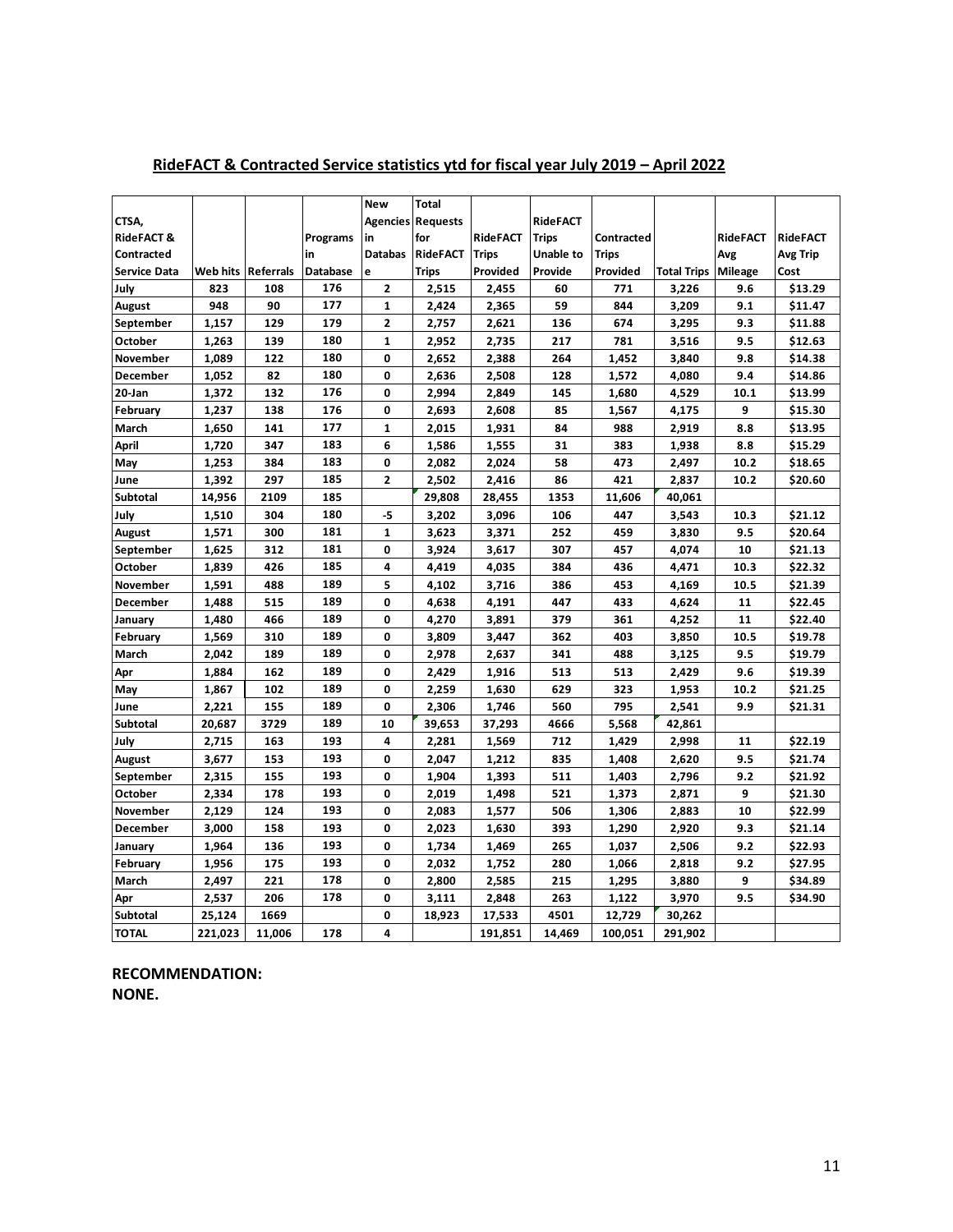#### **ITEM # 5**

| <b>BOARD OF DIRECTORS</b>                                        |
|------------------------------------------------------------------|
| ARUN PREM, EXECUTIVE DIRECTOR, JULIUS BURGOS, ACCOUNTANT         |
| <b>FINANCE COMMITTEE REPORT - REVIEW OF DRAFT 2022-23 BUDGET</b> |
|                                                                  |

#### **ISSUE**

Staff wish to thank the Finance Committee – Board Treasurer Phil Monroe and Board member Susan Hafner, for meeting with us on 6/20/22, and for their assistance with a detailed review, feedback and recommendations, which were subsequently incorporated into the original DRAFT. The updated DRAFT Budget is presented below for review; staff requests Board members to adopt the Budget recommended by the Finance Committee.

#### **Summary of DRAFT FY 2022-23 Budget Proposal:**

The proposed Budget is balanced and all grants (revenues) have been fully awarded. TDA Article 4.5 funding increased by \$42,415.00, to a total of \$188.798.00. Income and expenses for the FY 2022-23 Budget are \$2,514,675.00 a 19% increase over the prior year budget of \$2,048,538.00.

Current year, FY 2022 expenses are projected 3.23% under budget (\$65,045.69). Most of this underspending was due to less than anticipated expenses in Contracted Services from the COVID-19 pandemic and some savings in Telecommunications, Payroll Taxes, Website Design, and Community Outreach.

Last year, a considerable amount of the awarded CRRSSA-ARPA 5310 Grant was used to pay for and match the RideFACT SMG grant which fully funded in March 2021. The projected income generated from contracted services during the FY 21-22 (\$74,950.92) will help increase some of the reserve impacted from the prior year. It was identified as such on the expense side of the budget and was not factored into Income, since it is a projected number.

Notes on Explanations of Variances to explain variance between the Year-to -ate Total FY 21-22 Expenses and the DRAFT FY 22-23 Budget amounts are at the bottom of the budget spreadsheet.

#### Income

Major revenue sources for purchased transportation/RideFACT are 5310, SMG and Reserves. This year, consistent with prior years, \$400,000 is budgeted for RideFACT (\$200,000 from SMG grant; \$200,000 5310 grant as 50% match).

Major sources of Mobility Management income include SANDAG Cycle 11 Grant for two years (\$527,172 in 5310, \$410,375 in SMG each year). Caltrans 5310 is also a two-year grant totaling \$187,500 each year.

Contracted services are projected to increase from continued demand with the City of Escondido, West Pace, and Scripps Health. Contracted Services' gross revenue is estimated at \$417,000.00. This is a 52%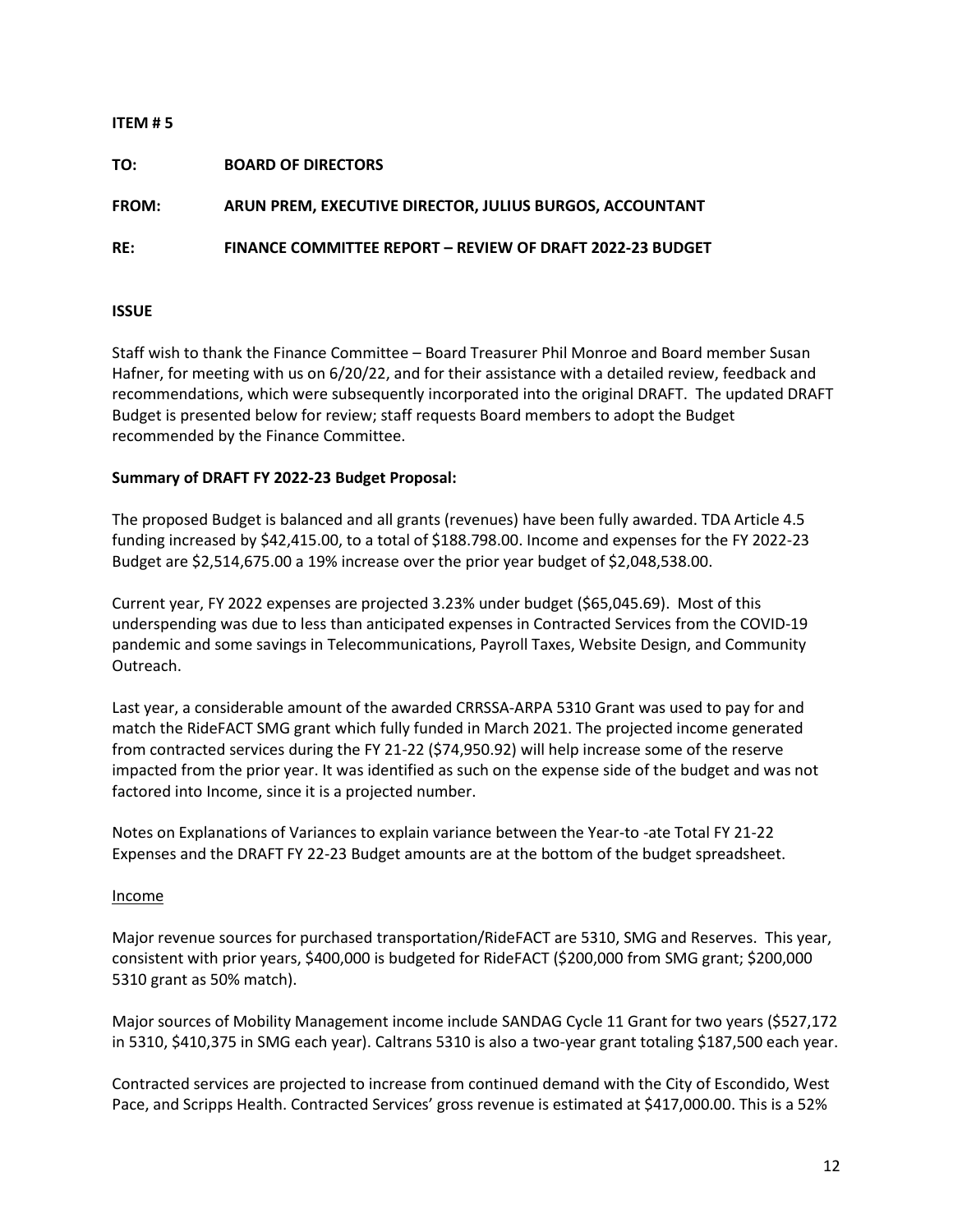increase compared the 2021-22 budget. Actual gross revenue from contracts – projected through June 2021 is totaling \$458,652.17.

FACT applies for additional County Grants totaling \$50,000. We were awarded \$43,000 of them last year.

A pending FTA grant award for technology upgrades was added to the FY 2022-23 budget - \$240,000.00. This income will match the expenses to facilitate contactless payments and automate part of trip reservations.

#### **Expenses**

The largest expense line item is Salary and Wages - \$750,000. The proposed expenses include employee recognitions, annual increases for merit and inflation, and some benefits for 10 employees at this time.

Proposed Contracted service expenses are \$350,000, up from \$150,000 (budgeted) in the prior year. An increase of 25% of actual expenses at end of June are expected totaling \$383,701.57. RideFACT expenses are projected at \$400,000. This is the same amount as budget for last year and the CRRSSA-ARPA (Covid relief grants) – 5310 was fully funded and no longer available. With continued demand and costs increasing the RideFACT grant may be fully expended early again.

Office space lease expenses will increase in 2022-23 as per the existing agreement. The total outlay is \$80,000 which includes funds for facility maintenance, common space utilities, and repairs. Insurance costs are expected to be \$65,000 this year, mainly due to the Employee Medical Insurance being added and rate changes anticipated by the insurance broker. In view of higher utilization of legal services recently, the legal fees are projected at \$30,000. Audit fees are \$15,000 to cover a single-audit as the previous year.

Telecommunications will increase to cover the after-hours dispatch CARS, Inc. and Polycom phone system.

## **Discussion**

The last item on the budget titled Reserve / Grant Balance represents a replenishment of spent reserves as a result an un-awarded 5310 grant match two years ago. Several factors are expected to affect FACT revenues and reserves this year – Reserve spending will stop as the SMG 5310 grant is still being awarded; due to the increased rate of inflation there is uncertainty regarding ability to meet the demand for RideFACT transportation, which is also rising. Staff continues to monitor ridership growth and proactively are taking steps toward managing demand in order to minimize the impact on FACT's riders. Referrals continue to rise.

#### **RECOMMENDATION:**

**Staff requests Board members to approve the Budget Committee's recommendation to adopt the FY-2022-23 Budget proposal.**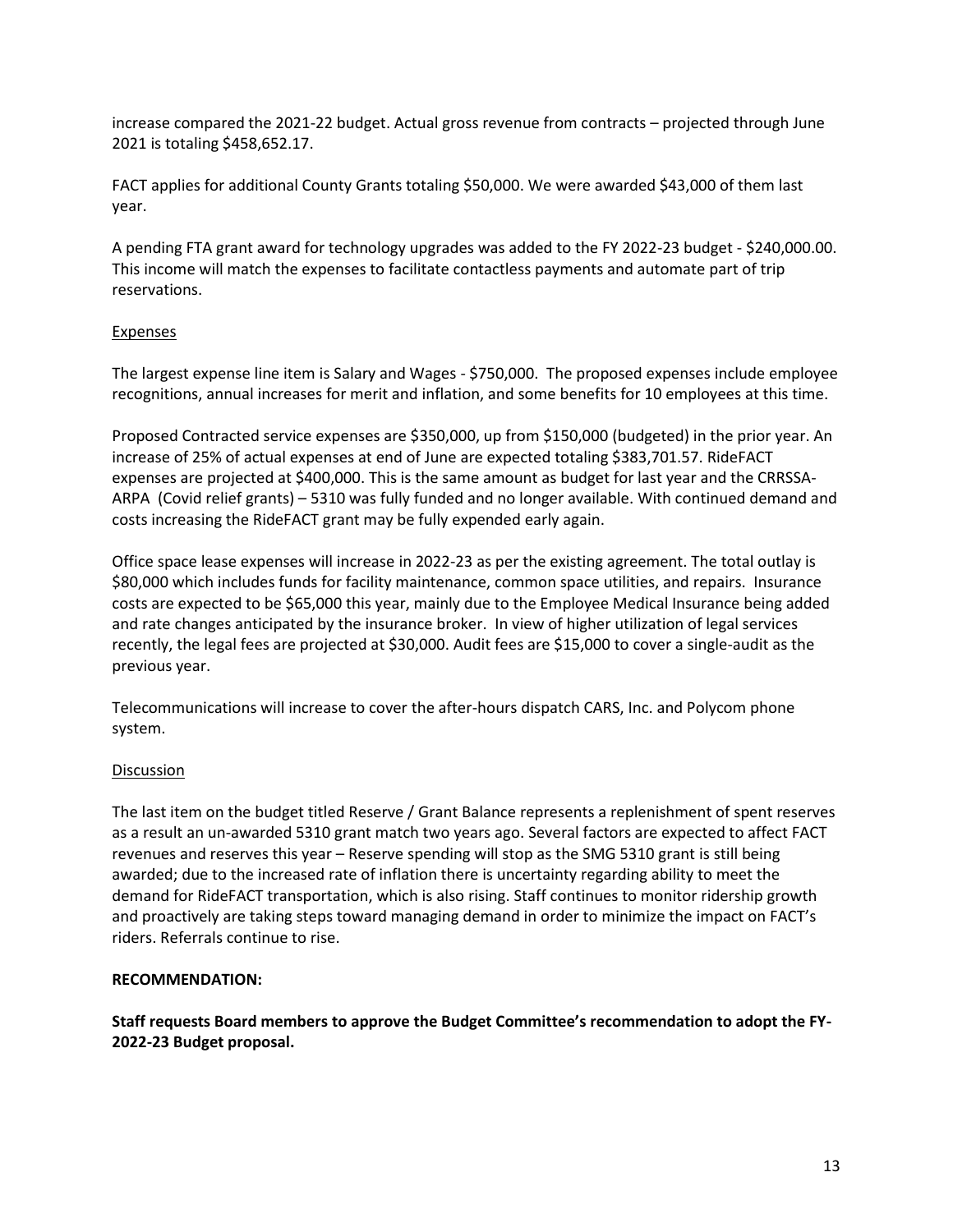# **ITEM # 8 TO: BOARD OF DIRECTORS FROM: ARUN PREM, EXECUTIVE DIRECTOR**

# **RE: SANDAG – Ongoing Discussions, recent actions by TC, ITOC**

## **ISSUE: Ongoing discussions with SANDAG.**

In anticipation of STGP Cycle 12 funding plan going before Independent Taxpayer Oversight Committee (ITOC) and Transportation Committee (TC) during the week of June 12, 2022, Chair George Gastil, Hon. Jewel, and Arun Prem discussed our position with respect to the set-aside funds – that the set-aside funding proposed for FACT - \$790,758 was not sufficient for FACT's needs during Cycle 12 and the need to apply for additional funds competitively poses a risk and is counter to the informal agreement reached with SANDAG earlier for a minimum 25% set aside of the Cycle 12 funds as well as future cycles. The subsequent partial funding decision was made due to the fact that TransNet ordinance would need to be amended beforehand in order to allow enable such an allocation; due to SANDAG's potential timeline the amendments would not be reviewed by SANDAG's Board prior to the end of 2022 at the earliest.

This is a critical issue that will impact the way FACT is funded in future. The TC unanimously approved SANDAG staff recommendation to proceed with the funding Cycle 12 and award FACT \$790,758 in Section 5310 funds directly. FACT staff will meet with SANDAG to request a specific follow up plan that addresses our need for sustainable funds as well as SANDAG concern about due process for TransNet funded direct allocations.

## **Background**

## Meeting Update, Nov 22, 2021

A follow up meeting with Mr. Hasan Ikhrata and Mr. Ray Major, Ms. Coleen Clementson Mr. Brian Lane was held on Nov 22, 2021. Arun Prem discussed FACT's cost for trips, and explained the invoicing process that provides detailed data to SANDAG on the purchase price for rides.

## Meeting with SANDAG, NCTD, MTS on Aug 4, 2021:

The following memo was sent from Arun to Mr. Hasan Ikhrata, Ms. Sharon Cooney and Mr. Matt Tucker ahead of the meeting:

*MEMO - Aug 4, 2021 Meeting - MTS, NCTD, SANDAG – Review baseline CTSA services & potential for collaboration* 

*San Diego County's CTSA is not structured as a supporting entity to the transit agencies, unlike in most other Counties that have CTSAs. Typically, CTSA's across CA are tasked with addressing a designated segment(s) of mobility with agreements in place with an intent to complement transit and paratransit services.*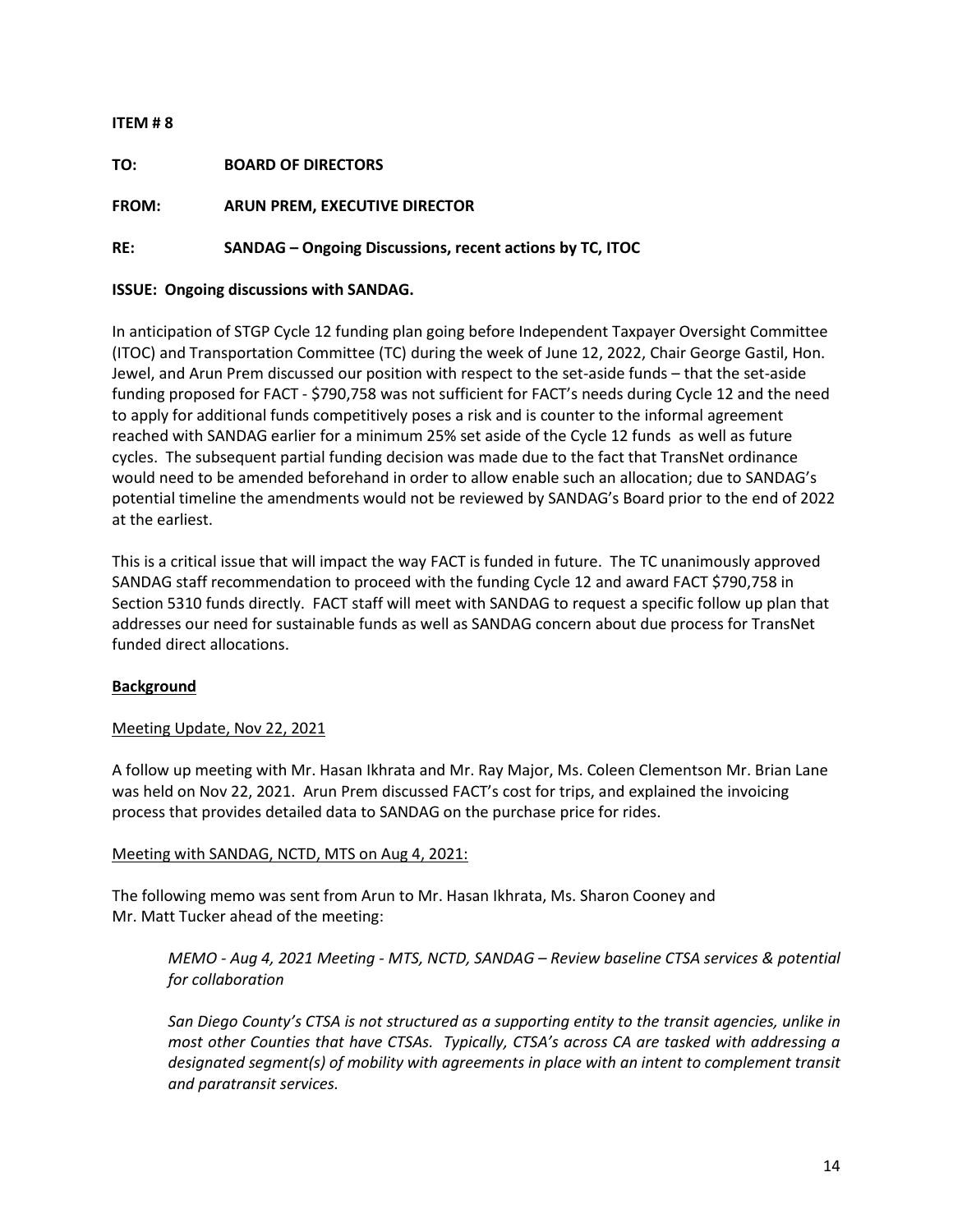*When the CTSA scope of services was drawn in the original SANDAG/FACT agreement completed in 2006, it did not recognize transportation services as an eligible activity for TDA funds. FACT began providing transportation in late 2010. SANDAG formally recognized the potential for the CTSA to operate transportation with TDA 4.5 funds during 2019 in the course of updating the CTSA services scope. Due to these changes, and concurrent changes in the County's leadership and vision for public transportation, there is value in a renewed discussion on the potential role the CTSA can play in future in supporting transit services and objectives.* 

*Since FACT implemented its transportation brokerage in 2011, it has maintained that collaboration with transit agencies as an ADA paratransit subcontractor would help sustain it, and add value to regional transportation services by reducing expenses and promoting the local taxicab service capacity. This concept was validated when FACT independently (sub)contracted with NCTD's vendors to provide ADA paratransit. A critical benefit of this arrangement was the net revenue FACT generated from the pass-through payments from NCTD without competing directly with NCTD or any other grant funded mobility provider. The subcontractor arrangement with First Transit did not survive the transition to a new vendor - MV Transit, and is currently inactive.*

*In a post pandemic transit scenario there are indications that cost of paratransit services, and the taxicab industry's capacity limits will create bottlenecks to paratransit delivery. The growing interest in mobility as a service and micro-transit also present challenges that are better met with a coordinated approach. FACT is in a position to leverage SANDAG Mobility Management grant funds to assist with configuring and testing new services more quickly and at a lower cost.*

*In view of the above, I would like to recommend we consider some or all of the following as a means to promoting ongoing communication and collaboration where possible to address the current and potential specialized mobility needs effectively:*

- *Reinstate NCTD and MTS staff to FACT's Council on Access and Mobility (CAM) and Technical Advisory Committees (TAC)*
- *Monthly or Quarterly meetings between staff to review specific service needs and proposals*
- *MOU's to designate FACT as a back-up or overflow transportation and call-center service provider in case of contingencies*
- *Review opportunities for transit agencies to engage with FACT as contractor directly*
- *Opportunities to collaborate on 5310, other grants, by proposing joint vehicle procurements and other projects that would avoid conflict related to funding*

#### **Meeting update:**

"I met with Hasan, Matt, Sharon and Brian today to review the Memo I shared with you (copied above) and discuss how the CTSA could be structured as a formal supporting entity for the 2 transit agencies.

We spoke for a little over 30 minutes, as planned (a more detailed description of the meeting was sent to Board members on the afternoon of Aug 4, 2021).

#### **RECOMMENDATION:**

**NONE**